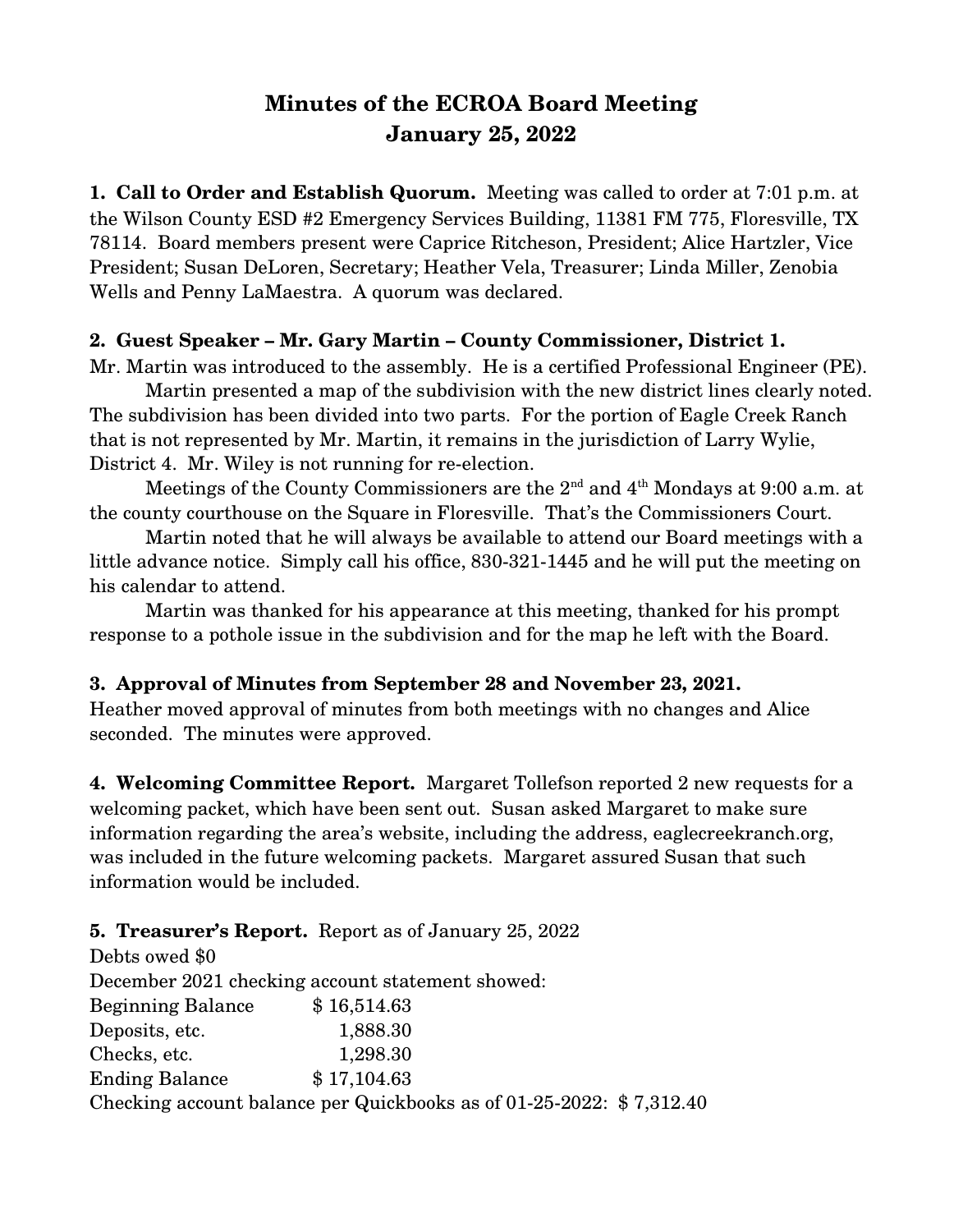Total AR as of  $01-25-2022$  is \$26,657.01 (decrease of \$750.39 since last meeting in Nov.

Heather reports she has statements going out to those owners over 120 days in arrears, telling them that this is their final notice and they have 30 days to pay or to contact her to make arrangements for a plan to pay. Candice stated that if they don't pay or make arrangements to pay the Board will have to file a lien against the property or hire an attorney to collect the monies in arrears. The laws have changed, and we need to find an attorney that will not collect the past-due money and then keep it for "attorney" fees," so the Board ends up with little or none of the remittances.

Caprice further noted that years ago the Board had foreclosed on a lot in the subdivision, and asked the Board whether we should try to sell it. Susan said she had no idea where the lot was, and Caprice replied that it on Feather Ridge, a very short street, the first left off the second subdivision entrance from Hwy. 181, Eagle Ridge Drive. We will have to find the address of the lot – the Board has the deed to the property – and list it with a realtor. Susan moved that we locate the deed and list the lot for sale. Margaret seconded the motion. The motion passed. Caprice said she would gather more information on the property and find out if a past Board had dealt with it.

Heather mentioned that she had two checks that needed to be delivered to the insurance company office in downtown Floresville. Susan said that she would deliver the checks.

Additionally, Heather mentioned that she had filed the management certificate for the POA online, and she had made it available to the Texas Board of Realtors.

A member in attendance asked if the commercial lots in the subdivision had to pay dues, and Caprice answered no. It is written in the subdivision's Deed Restrictions that the commercial lots were exempt from yearly HOA/POA dues.

**6. Parks Committee Report.** Alice delivered the report, saying that she and her husband Aaron had gone by the parks yesterday and found the following:

 at Misty Bend there are still brush piles and a broken fence out toward the back of the park, paint on the table and scattered trash.

 At Eagle Ridge there was moving water in the pond, so the pump is working. There is also a broken grill there.

 And then in the Eagle Creek Blvd. park, there is a pipe coming out into the pond, but it's not clear whether that pipe feeds water into the pond or what. There was nothing coming out of the pipe then. There was some green sludge by the pipe.

Caprice suggested that Alice should get with **Sam Jones** and have him explain how the plumbing works in those ponds and what is involved in monitoring the ponds.

Susan suggested Alice could just call the well company and have them explain about the pumps and plumbing and what she should look for in her monitoring duties.

**7. ACC Report.** Tabled, since Sam Jones, ACC head, is absent.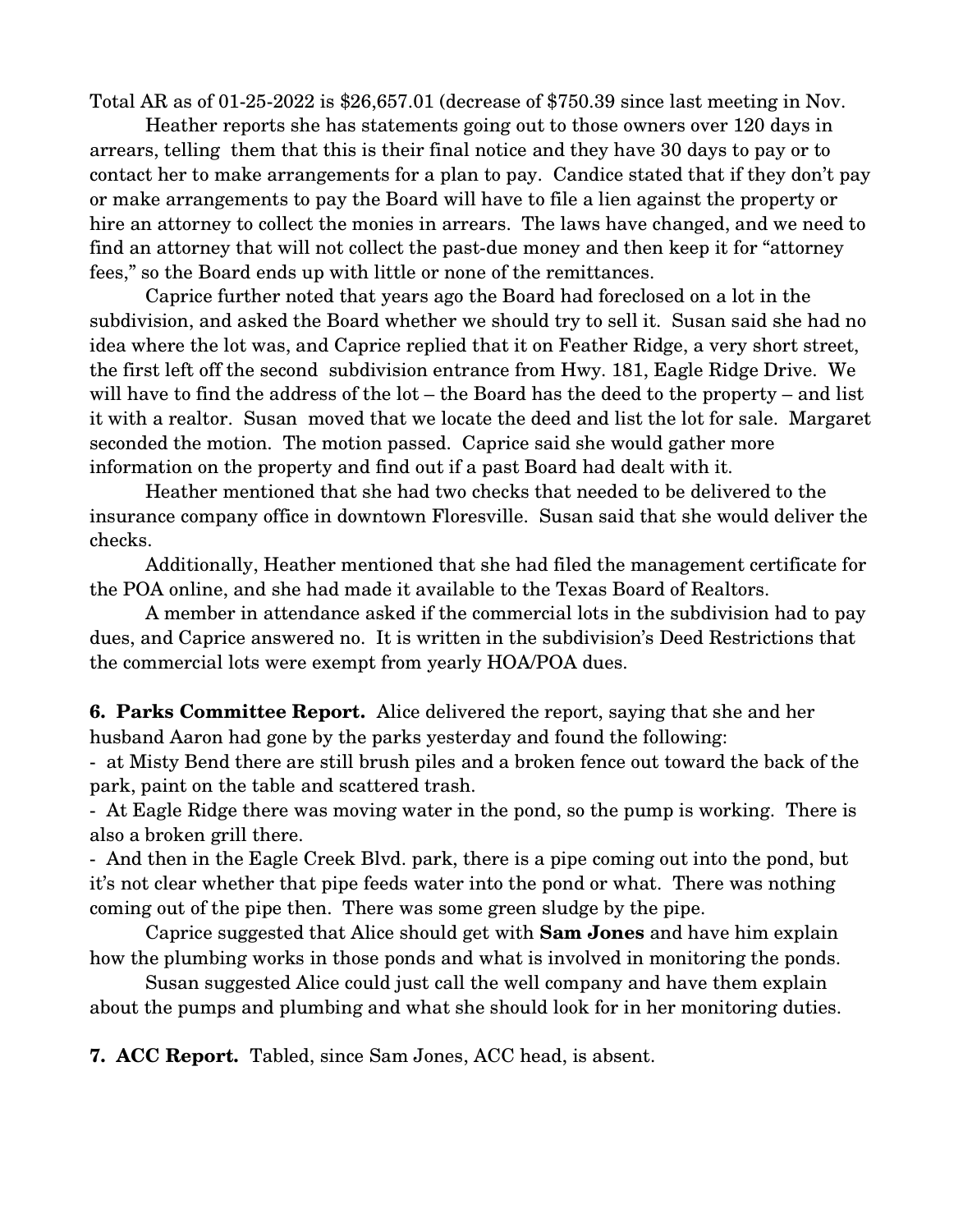#### **8. Old Business**

**a. Status of gravel-pack of well.** Done; the pumps are running.

**b. Status of insurance for pump failures.** Caprice has inquired, and insurance is not available. Basically such insurance would be like a home warranty. Several insurance companies said they were not going to write a policy for equipment failures. **c. Signage cost.** This item references the cost of the real estate signs we spoke about last meeting to place by the mail kiosks notifying residences of special activities, such as the recent area-wide garage sale, Board meetings, etc.

Caprice checked on the cost of such signs, and the least expensive were \$250.00 each, which puts them out of reach of what we could afford. They could make the little corrugated ones, but those are maybe a foot off the ground and small. Nobody would see them, and those were still \$50 each.

She spoke with Jerry Carpenter, past Board member, who told her the last time the Board used signs such as these, four of them were stolen.

And there is no way we could permanently affix the signs to the mailbox kiosks. Caprice suggested we continue with the signage we have.

 Zenobia, who is responsible for posting Board meeting signs at subdivision entrances, suggested we at least go to Home Depot or another hardware outlet and get some reflective lettering to use on the current signs so they could be bigger than they are now. She could make the signs permanent, just leaving the date blank, and enter each applicable date when posting. She will try to show the Board a prototype at the next meeting.

**d. Eagle Ridge Blvd. sign repair.** Penny reported she received a bid through Next Door and one through Angie's List, which was ridiculously expensive. James Hamilton came submitted a bid for repair of \$1945.00. John Mann gave us a bid of \$1950.00 for repair and \$8750.00 to replace the sign.

After some discussion, the Board concurred that the sign did not need to be replaced at this time. If it were repaired and repainted, that would be sufficient for the time being.

Susan asked if any of the bids had itemized the work to be done for repairs, and Penny replied that James Hamilton had, but the print had been too small for her to read. James was present, and said if we needed a detailed list, that he would supply an itemized legible copy, but that what he had in mind was reinforcing the current sign, fixing the flashing at the top of the sign to keep water out, repainting, and other small repairs.

Caprice asked who was responsible for the flags, which had been taken down and not replaced. Heather answered that the Board had recommended that the flags be taken down because they were faded and tattered, and Sam had taken them down. Some residents were complaining on Next Door that the flags had been taken down, but Heather had tried to explain that they had been damaged or stolen, so the Board had decided to take them down. They will be replaced when we can decide how to keep them from being stolen.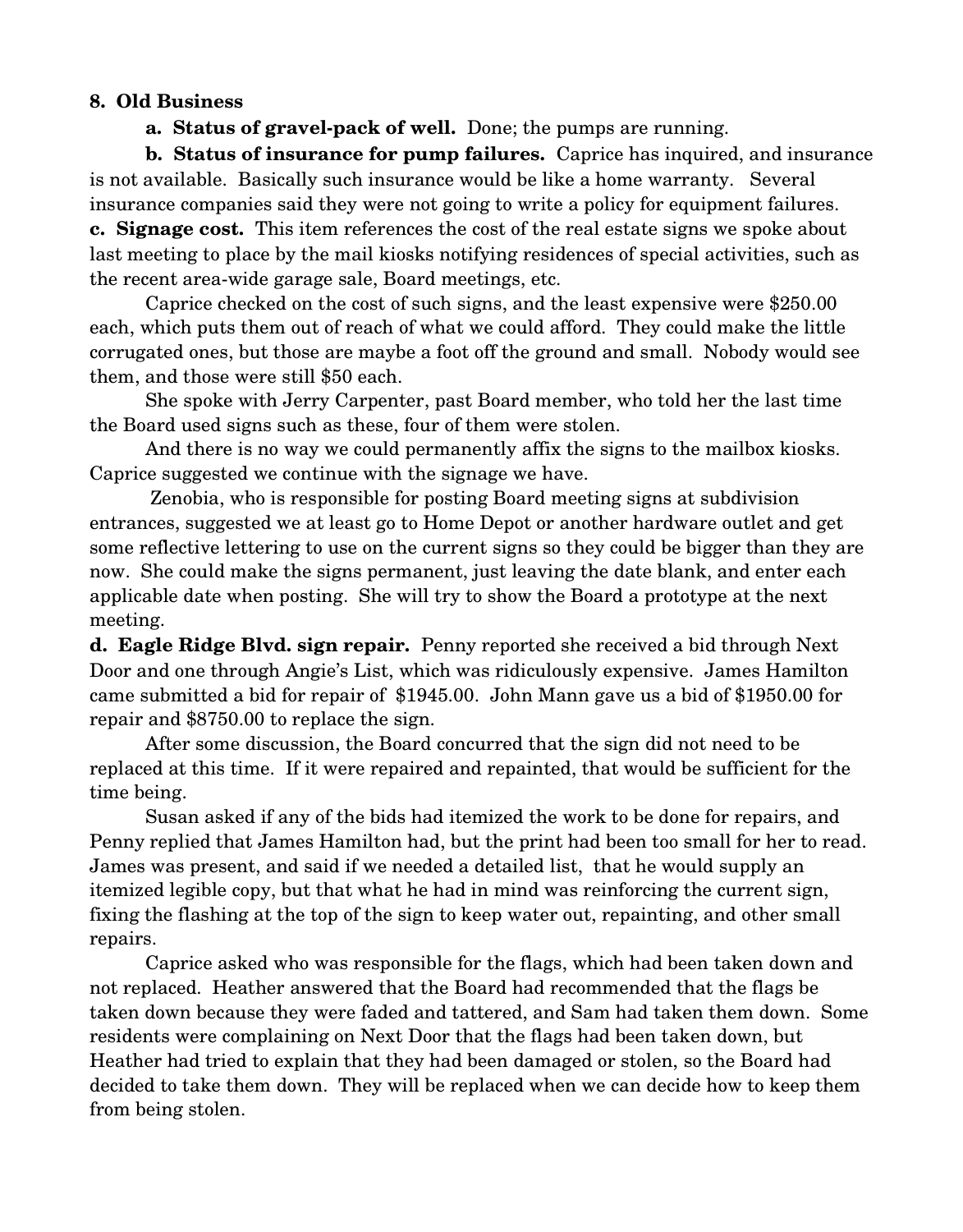Caprice asked for a motion to accept a bid and have the sign repaired. Penny moved that James Hamilton's bid be accepted. Alice seconded, and the motion passed.

- **e. Work Day for Parks.** Item was tabled until March meeting.
- **f. Management Certificate.** Heather reported during Treasurer's Report.

**g. E-Mail addresses for Homeowners.** Heather is still collecting these. People who have responded are mostly those who have paid their dues, but she is still reaching out to collect the remainder.

**h. Inspection of Aqua Texas.** Caprice reported that she had talked to Brett Reed of Aqua Texas a couple of times. He was very friendly, but said that he would not authorize our inspecting the plants. There are two plants. She replied that apparently his refusal meant that they were going to have Texas Environmental Quality Control (TEQC) inspect them.

Reed replied that yes, TEQC would be inspecting both plants in March, and assured her that we would get a copy of their report. Caprice said she wanted a complete, top to bottom inspection of both plants, and Reed agreed.

Caprice further reported that the water company has had t his entire area for sale for at least 7 years We are a very small service area for Aqua Texas and far removed from their main service area, but no other company wants us.

Heather mentioned that we are really lucky to have Aqua Texas, because other areas around us, which are handled by S&S, have terrible water. People from other areas on Next Door complain about their water and post pictures of cloudy, yellow water and bathtubs stained yellow by their water.

**i. ACC Committee members.** Caprice remarked that we couldn't discuss this item without Sam being in attendance, so the discussion was tabled.

**9. New Business.** Susan said she and Heather currently sign our checks, as our checks require the signatures of two Board members. If anyone else wants to be a signatory on the account, she will have to go to the bank, have them draw up the paperwork, return to the bank to pick up the paperwork, take it to the Board member to sign, then return it to the bank so they can update their permission records. Susan suggested that we put no other signatories on the account right now, since it's such a hassle, and she and Heather continue to sign the necessary checks. Currently, only Heather has been signing checks, and the bank has been honoring them, so let's maintain the status quo. The Board members agreed.

Also Susan reported that a friend of hers has developed a personal safety app for smart phones which is available now. It is named Personal Safety Net. It is intended to be used by people living alone – retired, disabled, etc. The way it works is the person downloads the app, lists two people as contacts who also download the app. Each day, within 2 hours of a certain time, i.e., 7 a.m., 9 a.m., etc. the person who's alone accesses the app on their phone and "checks in," which alerts the contacts that the person has checked in. If the person does not check in, the app alerts the contacts that the alone person requires a wellness check. Susan says this is an extremely easy app to use by